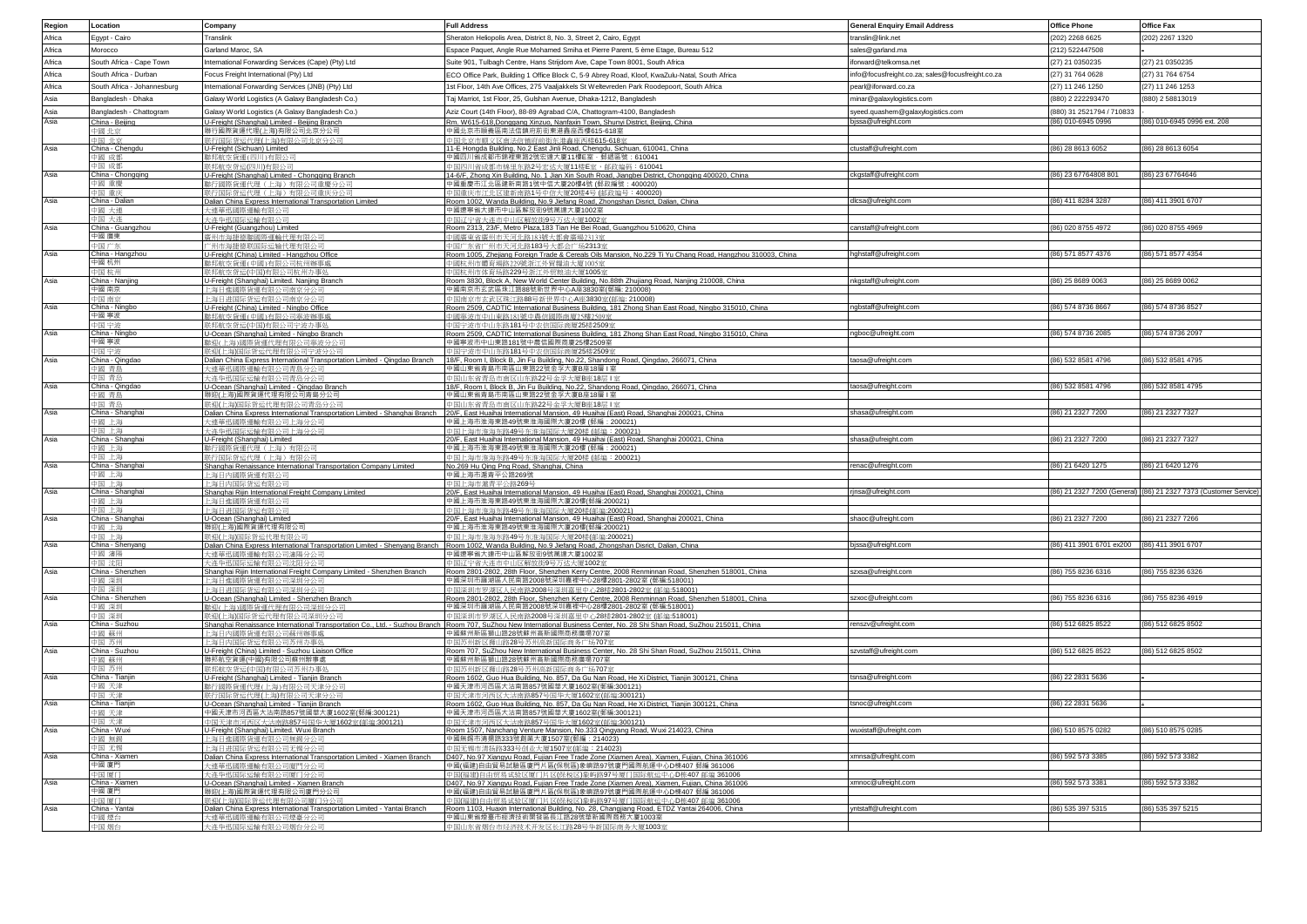| Region | Location                       | Company                                                | <b>Full Address</b>                                                                                                                                                                   | General Enquiry Email Address                               | <b>Office Phone</b>                                 | <b>Office Fax</b>                                   |
|--------|--------------------------------|--------------------------------------------------------|---------------------------------------------------------------------------------------------------------------------------------------------------------------------------------------|-------------------------------------------------------------|-----------------------------------------------------|-----------------------------------------------------|
| Asia   | Hong Kong                      | J-Freight Limited                                      | 21/F, Enterprise Square Three, 39 Wang Chiu Road, Kowloon Bay, Kowloon, Hong Kong                                                                                                     | hkgsa@ufreight.com                                          |                                                     | (852) 2362 2201 (General) (852) 2764 1574 (General) |
|        | 香港                             | 辦邦航空貨運有限公司                                             | 香港九龍九龍灣宏照道39號企業廣場3期21樓                                                                                                                                                                |                                                             |                                                     |                                                     |
| Asia   | 香港<br>Hong Kong                | 联邦航空货运有限公司                                             | 香港九龙九龙湾宏照道39号企业广场3期21楼                                                                                                                                                                | hkgocsa@ufreight.com                                        | 852) 2774 5983                                      | (852) 2363 3394                                     |
|        |                                | U-Ocean Limited<br>经海運有限公                              | 21/F, Enterprise Square Three, 39 Wang Chiu Road, Kowloon Bay, Kowloon, Hong Kong<br>香港九龍九龍灣宏照道39號企業廣場3期21樓                                                                           |                                                             |                                                     |                                                     |
| Asia   |                                | (营海运有限-                                                | 昏港九龙九龙湾宏照道39号企业广场3期21#                                                                                                                                                                |                                                             |                                                     |                                                     |
|        | long Kong                      | J-Freight Logistics (Hong Kong) Ltd                    | 21/F, Enterprise Square Three, 39 Wang Chiu Road, Kowloon Bay, Kowloon, Hong Kong                                                                                                     | ikglo@ufreight.com                                          | 852) 2362 2201                                      | (852) 2764 2473                                     |
|        |                                |                                                        | 香港九龍九龍灣宏照道39號企業廣場3期21樓                                                                                                                                                                |                                                             |                                                     |                                                     |
|        |                                | 非化物流(香港)有                                              | 香港九龙九龙湾宏昭道39号企业广场3期21#                                                                                                                                                                |                                                             |                                                     |                                                     |
| Asia   | Hong Kong<br>香港                | Rijin International Freight Company Ltd<br>日進國際貨運有限公司  | 21/F, Enterprise Square Three, 39 Wang Chiu Road, Kowloon Bay, Kowloon, Hong Kong<br>香港九龍九龍灣宏照道39號企業廣場3期21樓                                                                           | rjnhkg@ufreight.com                                         | (852) 2362 2201 (General) (852) 2764 1574 (General) |                                                     |
|        |                                | 1 讲国际货运有限公司                                            | 香港九龙九龙湾宏照道39号企业广场3期21楼                                                                                                                                                                |                                                             |                                                     |                                                     |
| Asia   | India - Bangalore              | Sahil Freight Express Pvt Ltd. (Bengalaru Office)      | No. 1 Ground Floor, 10 Cross, C-Sector, Amrut Nagar, Sahakar Nagar Post, Bengalaru 560 092, India                                                                                     | info@sahilgroup.com                                         | (91) 22 2373 1515                                   | (91) 22 2373 1919                                   |
| Asia   | ndia - Chennai                 | Sahil Freight Express Pvt Ltd. (Chennai Office)        | No. 48/39, Rajaji Salai, 5th Floor, Wavoo Mansion, Chennai 600 001, India                                                                                                             | info@sahilgroup.com                                         | (91) 44 4205 1717                                   | (91) 44 4205 1786                                   |
|        |                                |                                                        |                                                                                                                                                                                       |                                                             |                                                     |                                                     |
| Asia   | าdia - Cochin                  | ahil Freight Express Pvt Ltd. (Cochin Office)          | 26/1276, Ground Floor, Indian Chamber Building, G. V. lyyer Road, Willingdon Island, Cochin - 682003, India.                                                                          | nfo@sahilgroup.com                                          | 91) 484 301 8467/68/69/70                           | (91) 22 2373 1919                                   |
| Asia   | ndia - Hyderabad               | Sahil Freight Express Pvt Ltd. (Hyderabad Office)      | Plot No. 23/2, RT House No. 1 8 740, 2nd Floor, Prakash Nagar, Begumpet, Hyderabad 500 016, India                                                                                     | info@sahilgroup.com                                         | (91) 040 2776 0282                                  | (91) 22 2373 1919                                   |
| Asia   | ndia - Mumbai                  | Sahil Freight Express Pvt Ltd. (Corp. Office)          | 341, Sethna Hall Compound, Nesbit Road, Mazagaon, Mumbai 400010, India                                                                                                                | suhail@sahilgroup.com; prealert@sahilgroup.com,             | (91) 22 2373 1515                                   | (91) 22 2373 1919                                   |
| Asia   | India - New Delhi              | Sahil Freight Express Pvt Ltd. (New Delhi Office)      | B/49, Fourth Floor, Kalkaji, New Delhi - 110 019, India                                                                                                                               | freightsupport@sahilgroup.con                               | (91) 11 4160 4192                                   | (91) 11 4160 4191                                   |
|        |                                |                                                        |                                                                                                                                                                                       | info@sahilgroup.com                                         |                                                     |                                                     |
| Asia   | ndonesia - Batam               | '. T. U-Freight Indonesia (Batam Office)               | Kompleks Permata Niaga Blok E No. 9, Bukit Indah Sukajadi, Batam 29462, Indonesia                                                                                                     | iktsup@ufreight.com                                         | (62) 778 433 993                                    | (62) 778 433 991                                    |
| Asia   | ndonesia - Jakarta             | PT Optimus Prima Logistik                              | Jl. Boulevard Barat Raya, Rukan Plaza Pasifik Blok B2 No.48, Kelapa Gading Barat, Kelapa Gading, Jakarta Utara-14240                                                                  | ella.rustantina@optimusprimalog.com;                        | (62-21) 29745518                                    | (62-21) 29745519                                    |
| Asia   | lapan - Fukuoka                | J-Freight Japan Company Limited (Fukuoka)              | Room 202, Fukuoka International Airport Office Bldg. 2F 623, Oaza-Kamiusui Hakata-ku, Fukuoka, 812-0005, Japan                                                                        | hairul.rachman@optimusprimalog.com<br>fukstaff@ufreight.com | (81) 92 482 7140                                    | (81) 92 482 7141                                    |
|        |                                |                                                        |                                                                                                                                                                                       |                                                             |                                                     |                                                     |
| Asia   | lapan - Osaka                  | J-Freight Japan Company Limited (Osaka)                | Room 9A, Daizen Building, 12-10 Minami-Semba, 2-Chome, Chuo-ku, Osaka 542-0081, Japan                                                                                                 | osastaff@ufreight.com                                       | (81) 6 6281 2860                                    | (81) 6 6281 2863                                    |
| Asia   | apan - Tokyo                   | J-Freight Japan Company Limited                        | 8F., SF Bldg., 1-16-11 Nihonbashi Kakigara-cho, Chuo-ku, Tokyo 103-0014, Japan                                                                                                        | yostaff@ufreight.com                                        | (81) 3 3663 9011                                    | (81) 3 3663 9015                                    |
| Asia   | Korea - Seoul                  | U-Freight Korea Inc.                                   | 1st & 2nd Floor, 23, Hwarangmok-Ro 100 Beon-Gil, Jung Gu, Incheon, Republic of Korea Postal code: 22361                                                                               | selcs@ufreight.com                                          | (82) 2 776 4472 (Rep)                               | (82) 2 776 4473 (Rep)                               |
| Asia   | Macau                          | <u>Sai Keong Hong Co., Ltd.</u>                        | 7/F, Central Commercial Centre, 60-64 Av. Inf. D. Henrique, Macau                                                                                                                     | saikeong@macau.ctm.net                                      | 853) 2871 3713                                      | (853) 2871 3718                                     |
|        |                                | 地行有限                                                   | 惠門殷皇子馬路 64 號中央商業中心 7 字樓                                                                                                                                                               |                                                             |                                                     |                                                     |
|        |                                | 福行有限                                                   | 电门段皇子马路 64 号中央商业中心 7 字楼                                                                                                                                                               |                                                             |                                                     |                                                     |
| Asia   | Malaysia - Johor Bahru         | J Freight Logistics Sdn. Bhd.                          | Suite 12-05, Menara Cyberport, Jalan Bukit Meldrum, 80350 Johor Bahru Johor, Malaysia                                                                                                 | din@ufreight.com                                            | (607) 2211069                                       | (607) 2211104                                       |
| Asia   | <i>Aalaysia - Kuala Lumpur</i> | J-Freight (Malaysia) Sdn. Bhd.                         | Lot D-19, Malaysia Airlines Freight Forwarders Complex, KLIA Free Commercial Zone, Southern Zone,<br>ala Lumpur International Airport, 64000 KLIA, Selango                            | kulsa@ufreight.com                                          | (603) 8787 3443                                     | (603) 8787 2299                                     |
| Asia   |                                | J-Freight (Malaysia) Sdn. Bhd.                         | Plot 97, Solok Bayan Lepas, Kawasan Perindustrian Bayan Lepas, 11900 Bayan Lepas, Penang, Malaysia                                                                                    |                                                             |                                                     |                                                     |
|        | Malaysia - Penang              |                                                        |                                                                                                                                                                                       | bensa@ufreight.com                                          | (604) 6263 336 (Hunting line) (604) 6263 666        |                                                     |
| Asia   | Nepal - Kathmandu              | Starlight Express P. Ltd                               | Starlight Building G. P. O Box 12713, Sahayogi Nagar, Janata Sadak KTM 32, 44600 Kathmandu Nepal                                                                                      | nepal@starlightexp.com                                      | (977) 1-4155451                                     |                                                     |
| Asia   | hilippines - Cavite            | J-Freight Philippines Inc. (Cavite)                    | 1 <sup>st</sup> Street, Linaheim Bldg., PEZA Rosario, Cavite, Philippines                                                                                                             | ellufcav@i-manila.com.ph                                    | (63) 46 437 6892/437 6893                           | (63) 46 437 6894                                    |
| Asia   | hilippines - Cebu              | J-Freight Philippines Inc. (Cebu)                      | Cargo Access Road, MCIAA Complex, Pusok Lapu-Lapu City, Cebu 6015, Philippines                                                                                                        | acocong@ufreight.com                                        | (63) 32 3400 201 to 208                             | (63) 32 3400 209                                    |
| Asia   | Philippines - Laguna           | J-Freight Philippines Inc. (Laguna)                    | LGC Logistics Bldg., CIP 2 Brgy. Punta, Calamba City, Laguna, Philippines                                                                                                             | eadad@ufreight.com                                          | (63) 2 879 4625 / 4626                              |                                                     |
| Asia   | Philippines - Manila           | J-Freight Philippines Inc                              | 4/F Cargohaus Bldg., Brgy. Vitalez, NAIA Complex Parañaque City, Philippines                                                                                                          | nnlsa@ufreight.com                                          | (63) 2 879 4625 / 4626                              | (63) 2 879 4633 (General)                           |
|        |                                |                                                        |                                                                                                                                                                                       |                                                             |                                                     |                                                     |
| Asia   | hilippines - Manila            | J-Ocean Philippines Inc.                               | 4/F Cargohaus Bldg., Brgy. Vitalez, NAIA Complex Parañaque City, Philippines                                                                                                          | mnloc@ufreight.com                                          | (63) 2 879 4606 / 4696                              | (63) 2 879 4633                                     |
| Asia   | Singapore                      | J-Freight Singapore Pte Limited                        | No. 8 Changi South Street 2, U-Freight Logistics Centre, Singapore 486632                                                                                                             | sincs@ufreight.com                                          | (65) 6542 2888                                      | (65) 6545 7035                                      |
| Asia   | Singapore                      | J-Freight Logistics Pte Limited                        | No. 8 Changi South Street 2, U-Freight Logistics Centre, Singapore 486632                                                                                                             | sinlo@ufreight.com                                          | (65) 6542 2888                                      | (65) 6545 7035                                      |
| Asia   | ingapore                       | J-Ocean Express Pte Limited                            | No. 8 Changi South Street 2, U-Freight Logistics Centre, Singapore 486632                                                                                                             | inoc@ufreight.com                                           | (65) 6541 2888                                      | (65) 6545 7048                                      |
| Asia   | Sri Lanka - Colombo            | Care Logistics (PVT) Ltd.                              | #303/04, 02nd Floor, R. A. De Mel Mawatha, Colombo 03, Sri Lanka                                                                                                                      | info@carelogistic.lk; agithe@carelogistic.lk                | (94) 11 451 4253                                    | (94) 11 451 4252                                    |
| Asia   | Taiwan - Hsin Chu              | J-Freight Taiwan Limited - Hsin Chu Branch             | Room 302, 3/F, No. 5, Industry E. Rd. VI, Science-Based Industrial Park, Hsin Chu City, Taiwan                                                                                        | pesa@ufreight.com                                           | 886) 35 787 210                                     | (886) 3 563 6175                                    |
|        | - 帯 新材                         | 的解恋货通代理吗份有限公司新竹分公                                      | 台灣新竹市科學工業園區工業東六路5號3樓302室                                                                                                                                                              |                                                             |                                                     |                                                     |
|        | ※ 新化                           | 的血体变货运代理股份有限公司新竹分公                                     | 台湾新竹市科学工业园区工业东六路5号3楼3027                                                                                                                                                              |                                                             |                                                     |                                                     |
| Asia   | Taiwan - Kaohsiung             | U-Freight Taiwan Limited - Kaohsiung Branch            | Room 5, 6/F, No. 533, Chung Shan 2 Road, Kaohsiung, Taiwan                                                                                                                            | khhsa@ufreight.com                                          | 886) 7 261 6210                                     | (886) 7 211 2046                                    |
|        | 試高 鑑台<br>・湾 高雄                 | 统帥航空貨運代理股份有限公司高雄分公司                                    | 台灣高雄市中山二路533號6樓5室                                                                                                                                                                     |                                                             |                                                     |                                                     |
| Asia   | <u> Taiwan - Taipei</u>        | 统帅航空货运代理股份有限公司高雄分公!<br>J-Freight Taiwan Limited        | 台湾高雄市中山二路533号6楼5室<br>14 Nanking East Road, Sec. 5, Taipei, Taiwan                                                                                                                     | pesa@ufreight.com                                           | 886) 2 2762 2633                                    | (886) 2 2753 3248                                   |
|        | :滞 台非                          | 油航空貨運代理股份有限公                                           | 台灣台北市南京東路五段14號                                                                                                                                                                        |                                                             |                                                     |                                                     |
|        |                                |                                                        | 北市南京东路五段14日                                                                                                                                                                           |                                                             |                                                     |                                                     |
| Asia   | Taiwan - Taipei                | UFL Logistics Co., Ltd. Taiwan Branch                  | 3F., No.29, Paoching St., Tapiei 10585, Taiwan                                                                                                                                        | cannylin@ufreight.com                                       | 886) 2 2747 7216                                    | (886) 02 2747 7213                                  |
|        | 遭合                             | 身港商聯行物流有限公司臺灣分                                         | 注市寶清街29號3樓10585                                                                                                                                                                       |                                                             |                                                     |                                                     |
|        |                                |                                                        | 计市宝清街29号3楼10585                                                                                                                                                                       |                                                             |                                                     |                                                     |
| Asia   | Thailand - Bangkok             | J-Freight (Thailand) Company Limited                   | 555 Rasa Tower-2, Unit no. 1206, 12/F, Phaholyothin Road Chatuchak, Chatuchak Bangkok 10900, Thailand                                                                                 | bkkstaff@ufreight.com                                       | 662) 134 7626 37                                    | (662) 134 7638                                      |
| Asia   | 'ietnam - Hanoi                | Tien Phong Co., Ltd. (TPC HAN)                         | (Registered Address) 190 Lac Trung Street, Hai Ba Trung District, Hanoi, Vietnam<br>Mailing Address) R302, Block N03, Building 25 Lac Trung Str., Hai Ba Trung Dist., Ha Noi, VietNam | sales@tpc-logistics.com.vn                                  | (84) 4 3200 4808                                    | (84) 4 3200 4809                                    |
| Asia   | 'ietnam - Ho Chi Minh City     | lien Phong Co., Ltd.                                   | 03 Pho Quang St., Ward 2, Tan Binh District, Ho Chi Minh City, Vietnam                                                                                                                | sales@tfreight.vn                                           | (84) 8 3844 8054                                    | (84) 8 3845 3762                                    |
| Europe | Belgium - Brussels             | Ziegler Air Division                                   | Bedrijvenzone Cargo Machelen 726/730, 1830 Machelen                                                                                                                                   |                                                             | (32) 2752 4760                                      | (32) 2752 4759                                      |
|        |                                |                                                        |                                                                                                                                                                                       | luc_soers@zieglergroup.com                                  |                                                     |                                                     |
| Europe | Czech Republic - Prague        | RGW Express, spol. s r.o.                              | U Prioru 1076/5 161 00 Praha 6, Czech Republic                                                                                                                                        | nfo@rgw-express.cz                                          | (420) 224 324 693                                   | (420) 2243 10388                                    |
| Europe | enmark - Copenhagen            | <b>Modul Air Cargo A/S</b>                             | Avedoereholmen 46, DK-2650 Hvidovre, Denmark                                                                                                                                          | l@modultransport.dk                                         | 45) 3695 4300                                       | (45) 4342 5971                                      |
| Europe | )enmark - Vejle                | Modul Air Cargo A/S (Vejle Branch)                     | Stiftsvej 13, DK-7100 Vejle, Denmark                                                                                                                                                  | tec@modultransport.dk                                       | (45) 7580 6596                                      |                                                     |
| Europe | Finland - Helsinki             | /arova Oy                                              | P.O. Box 18, 00501 Helsinki, Finland (visiting address Lautatarhankatu 6, 00580 Helsinki)                                                                                             | airfreight@varova.fi                                        | (358) 977 3961                                      | (358) 9870 3997                                     |
|        |                                |                                                        |                                                                                                                                                                                       | ziegler.network.france@zieglergroup.com,                    |                                                     |                                                     |
| Europe | France - Paris                 | Ziegler France                                         | 32 rue des Voyelles, Batiment 3520, Zone Cargo 6, 93290 Tremblay en France, France                                                                                                    | aogdesk@ziegleraerospace.com, request@ziegler-sr.com        |                                                     |                                                     |
| Europe | Germany - Duesseldorf          | alpha trans Luft- und Seefrachtspedition GmbH & Co. KG | Brandenburger Straße 2 40880 Ratingen                                                                                                                                                 | duesseldorf@alphatrans.de                                   | (49) 2102 56 030 30                                 | (49) 2002 56 030 39                                 |
| Europe | Germany - Frankfurt            | alpha trans GmbH Internationale Spedition              | Cargo City Süd, Geb. 567 B 60549 Frankfurt/Main                                                                                                                                       | frankfurt@alphatrans.de                                     | (49) 69 69 80 35 0                                  | (49) 69 69 43 28                                    |
| Europe | Germany - Munich               | alpha trans Luft- und Seefrachtspedition GmbH & Co. KG | Frachtgebaeude Modul G 85356 Muenchen Flughafen                                                                                                                                       | muenchen@alphatrans.de                                      | (49) 08 997 855 0                                   | (49) 0 89 978 55 13                                 |
| Europe |                                | alpha trans Luft- und Seefrachtspedition GmbH & Co. KG | Luftfrachtzentrum, Geb. 610/2 70629 Stuttgart                                                                                                                                         | stuttgart@alphatrans.de                                     | (49) 711 997 212 0                                  | (49) 711 997212 15                                  |
|        | Germany - Stuttgart            |                                                        |                                                                                                                                                                                       |                                                             |                                                     |                                                     |
| Europe | reland - Cork                  | EFL International Distribution Limited                 | Unit 3, Airways Technology Park, Kinsale Road, Cork, Ireland                                                                                                                          | airfreight@uefl.ie                                          | 353) 2 1431 6606                                    | (353) 21 431 6608                                   |
| Europe | Ireland - Dublin               | EFL International Distribution Limited                 | Unit 4B, Santry Hall Industrial Estate, Santry, Dublin 9, Ireland                                                                                                                     | airfreight@uefl.ie                                          | (353) 1 886 7700                                    | (353) 1 842 5240                                    |
| Europe | reland - Shannon               | EFL International Distribution Limited                 | Unit 3c, Western Industrial Park, Ballymurtagh, Shannon, Co Clare                                                                                                                     | airfreight@uefl.ie                                          | (353) 6136 0777                                     | (353) 6136 0035                                     |
| Europe | Italy - Genoa                  | Euromar G.M. Srl c/o Parodi Forwarding S.r.l           | Via Lisiade Pedroni 17/21, 20161 Milano, Italy                                                                                                                                        | euromar@gmeuromar.it                                        | (39) 02 662 1631                                    | (39) 02 6622 0401                                   |
| Europe | Italy - Malpensa               | Euromar G.M. Srl                                       | 21010 Aeroporto Malpensa, Cargo City Torre A 3º piano, Italy                                                                                                                          | euromar@gmeuromar.it                                        | (39) 02 5858 1396                                   | (39) 02 6622 0401                                   |
| Europe | Italy - Milano                 | Euromar G.M. Srl                                       | Via Lisiade Pedroni 17/21, 20161 Milano, Italy                                                                                                                                        | euromar@gmeuromar.it                                        | (39) 02 662 1631                                    | (39) 02 6622 0401                                   |
|        |                                |                                                        |                                                                                                                                                                                       |                                                             |                                                     |                                                     |
| Europe | Italy - Rome                   | Euromar G.M. Srl c/o Troiani S.A.S.                    | Via Lisiade Pedroni 17/21, 20161 Milano, Italy                                                                                                                                        | uromar@gmeuromar.it                                         | (39) 02 662 1631                                    | (39) 02 6622 0401                                   |
| Europe | Netherlands - Amsterdam        | J-Freight Holland BV                                   | Prestwickweg 52, 1118 LB Schiphol, The Netherlands                                                                                                                                    | amsstaff@ufreight.com                                       | (31) 20 405 8200                                    | (31) 20 405 8214                                    |
| Europe | <b>Vetherlands - Rotterdam</b> | J-Ocean Rotterdam                                      | Dotterbloemstraat 25, 3053 JV Rotterdam, The Netherlands                                                                                                                              | cdehaan@ufreight.com                                        | (31) 10 416 9845                                    | (31) 10 472 0268                                    |
| Europe | Poland - Warsaw                | RGW Express Sp. z o.o.                                 | Courier Terminal, 1 Zwirki i Wigury Street, 00-906 Warsaw, Poland                                                                                                                     | marcin.raczkiewicz@rgw-express.pl                           | (48) 22 500 24 00                                   | (48) 22 500 24 24                                   |
|        |                                |                                                        |                                                                                                                                                                                       |                                                             |                                                     |                                                     |